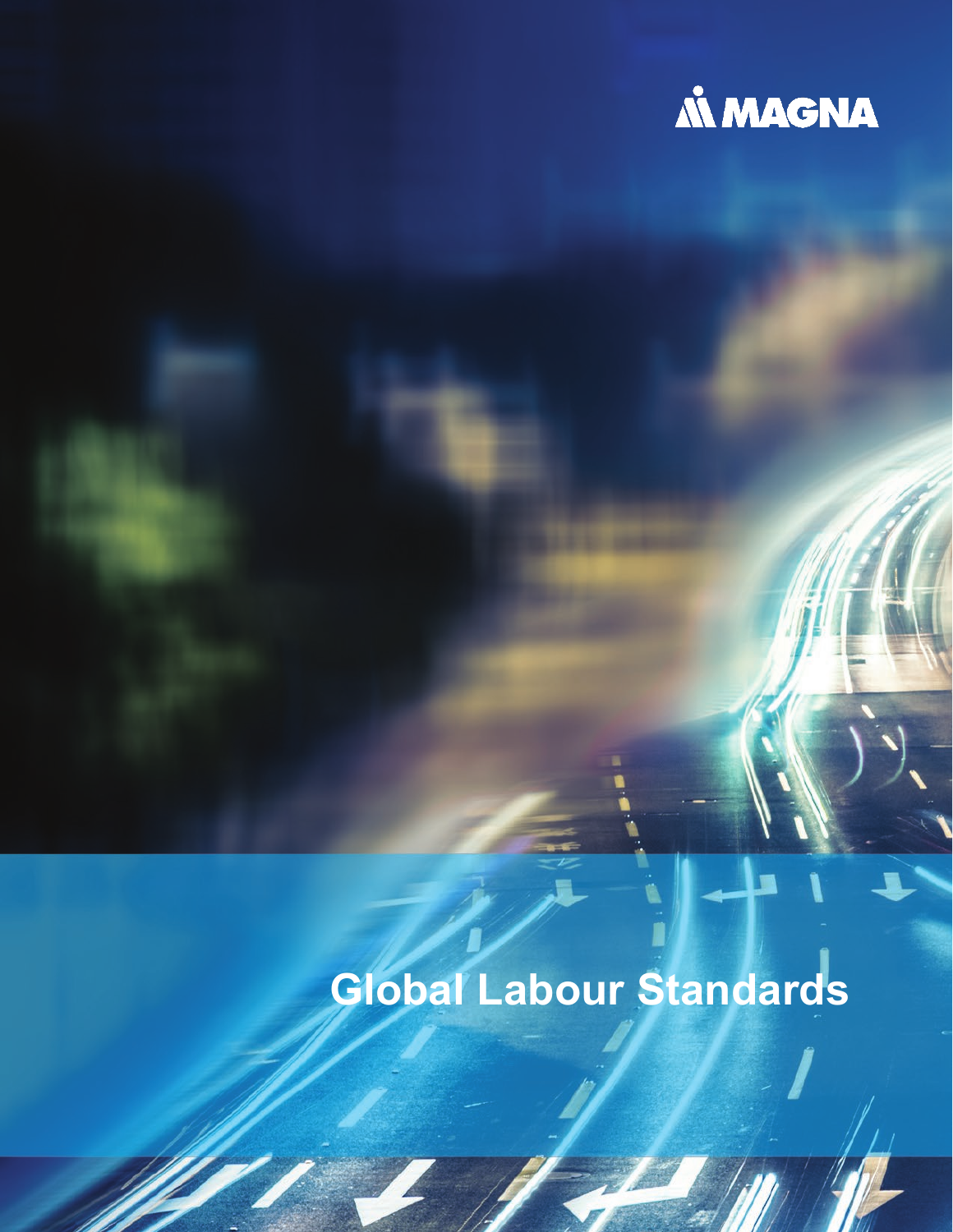#### **Introduction:**

Magna International Inc. ("Magna") recognizes the importance of balancing our social responsibilities with the pursuit of our business objectives. We accept that our actions must accord with the expectations of various stakeholders, including shareholders, customers, employees, the communities in which we conduct business, governments and others, particularly those related to the fair and ethical treatment of our own employees.

This policy applies to all Magna operating Groups, Divisions, and other affiliated operations globally. This policy also applies to all persons who act on Magna's behalf, including employees, officers, directors, consultants and agents.

Our respect for individuals and the needs of our employees is reflected in Magna's unique operating culture that we refer to as "Fair Enterprise". Our Fair Enterprise business model recognizes employees as key stakeholders in our business, with fundamental rights and obligations set out in cornerstone policies such as the Magna Employees' Charter, Magna's Operational Principles and the Magna Code of Conduct and Ethics.

These Global Labour Standards are a further articulation of our Fair Enterprise culture while also serving as a general endorsement of the following frameworks and charters:

- **UN Universal Declaration of Human Rights**
- **ILO Fundamental Conventions**
- **ILO Declaration on Fundamental Principles and Rights at Work**

Our Company's policy framework is premised upon the basic principles established under various international, national and local laws, including country/state specific legislation, as well as various labour agreements, tariffs and contractual obligations of a local nature.

#### **Human Rights:**

We support compliance with internationally recognized human rights. Our policies respect equal treatment and the need to provide fair employment opportunities regardless of personal characteristics. We believe that our diverse and multicultural workplaces provide a respectful working environment where our employees feel safe and welcome, while enjoying opportunities for personal and professional growth.

#### **Protection from Harassment, Discrimination & Violence:**

Consistent with Magna's Harassment and Discrimination Policies, we will not tolerate harassment or discrimination in our workplaces on the basis of race, nationality or social origin, colour, sex, religion, gender identity, disability, sexual orientation, or any other protected ground recognized by applicable law. We have policies which prohibit workplace violence and bullying. In accordance with the principles of our Employees' Charter, we strive to promote fair and respectful workplaces, free from favoritism, and any kind of physical, sexual, psychological or verbal abuse.

#### **Rights of Children:**

We condemn child labour and respect the right of children to education, rest and play. We respect all applicable international and local laws and regulations regarding minimum age for admission to employment or work.

#### **Freely Chosen Employment:**

We reject all forms of forced or compulsory labour, such as prison labour, debt bondage, trafficking or serfdom. Magna subsidiaries will not enter into business arrangements with suppliers, recruiters or staffing agencies who utilize forced labour. Magna respects the principle of freely chosen employment.

#### **Health and Safety:**

We maintain safe and healthy workplaces that meet or exceed the relevant national and international standards for occupational safety and health. We review our standards on a regular basis and are committed to continuous improvement in this area through a process of comprehensive facility audits and inspections.